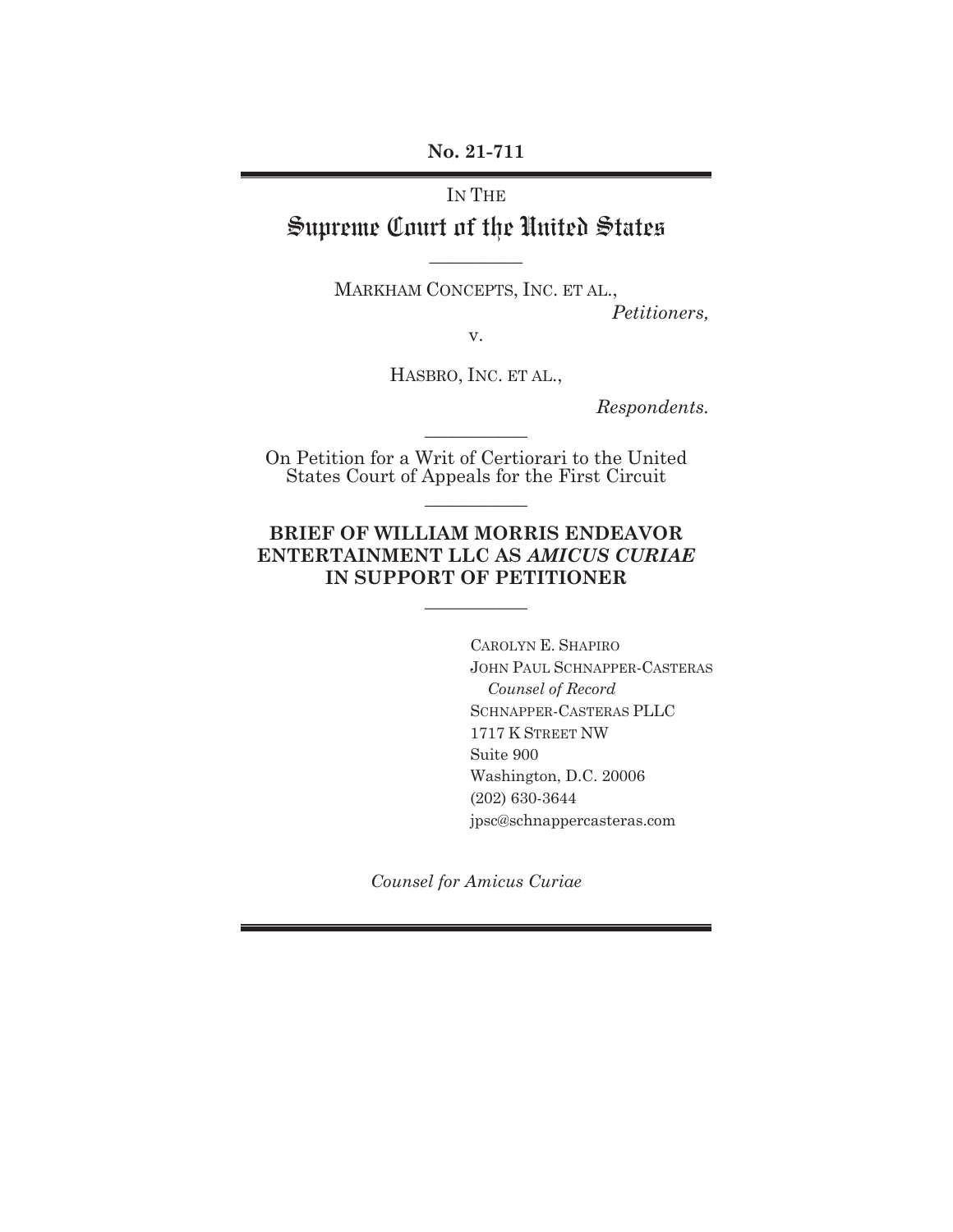# **TABLE OF CONTENTS**

| I. This Case Raises an Important Issue for Creative                                                                                        |
|--------------------------------------------------------------------------------------------------------------------------------------------|
| A. The 1909 Act Will Apply to Creative Works<br>Well Into the Second Half of This Century5                                                 |
| The Work-For-Hire Doctrine Is Economically<br>Consequential for Creators and the Agencies that                                             |
| II. Freelance Creators Are Not Traditional<br>"Employees" and Congress Did Not Intend to<br>Include Them in the "Work-For-Hire" Doctrine11 |
|                                                                                                                                            |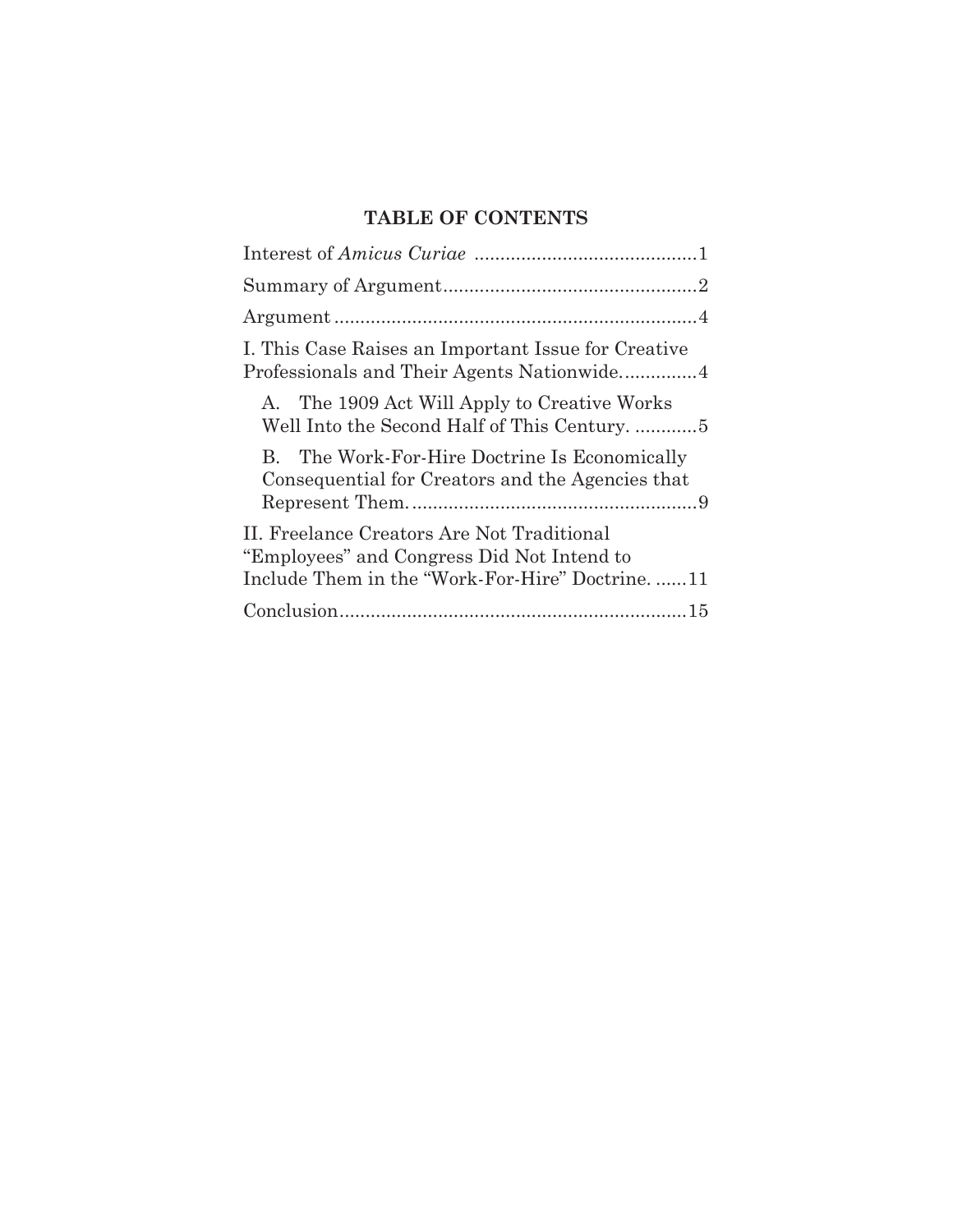## **TABLE OF AUTHORITIES**

## **CASES**

| Community for Creative Non-Violence v. Reid, |
|----------------------------------------------|
| Engalla v. Permanente Medical Group, Inc.,   |
| M.G.B. Homes, Inc. v. Ameron Homes, Inc.,    |

# 903 F.2d 1486 (11th Cir. 1990) ................................. 8

## **STATUTES**

| Copyright Act of 1909, Pub. L. No. 60-349,                                              |
|-----------------------------------------------------------------------------------------|
| Copyright Act of 1976, Pub. L. No. 94-553,                                              |
| Sonny Bono Copyright Term Extension Act,<br>Pub. L. No. 105-298, 112 Stat. 2827 (1998)5 |
| Talent Agencies Act,                                                                    |

## **OTHER AUTHORITIES**

| Amanda Ann Klein and R. Barton Palmer, From           |
|-------------------------------------------------------|
| "Battlestar" to "Star Wars": Why There Are So         |
| Many Reboots, Remakes, Spinoffs, and Sequels, The     |
|                                                       |
| $\lambda$ if $\lambda$ and $\lambda$ in the $\lambda$ |

American Institute of Certified Public Accountants, et al., *Guide to planning for performing and creative artists; PFP library* (1997) ........................ 14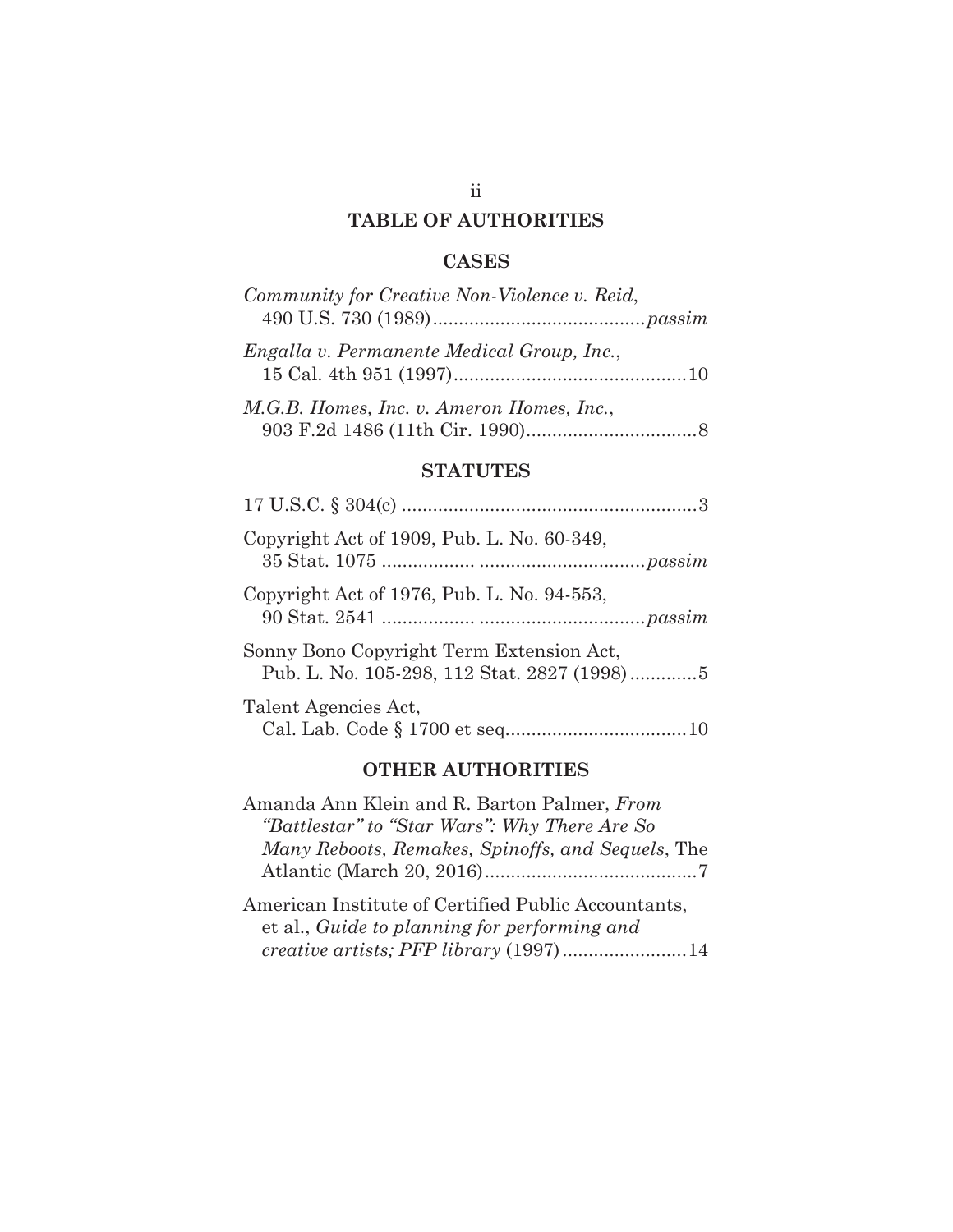| April Edlin, The Golden Age of Hollywood: 1930s -<br>1940s, University of North Carolina at                                               |
|-------------------------------------------------------------------------------------------------------------------------------------------|
| Brian Caplan, Navigating US Copyright Termination<br><i>Rights</i> , World International Property<br>Organization Magazine (Aug. 2020) 11 |
| Brief Amicus Curiae of the William Morris Agency in<br>Support of Respondent, Preston v. Ferrer,                                          |
| Brooks Barnes, Disney Sues to Keep Complete Rights<br>to Marvel Characters,                                                               |
| Catherine L. Fisk, Authors at Work: The Origins of<br>the Work-for-Hire Doctrine,<br>15 Yale J.L. & Humans. 1 (2003)15                    |
| Catherine L. Fisk, Hollywood Writers and the Gig<br>Economy, 2017 U. Chi. L. Forum 177 (2017)16                                           |
| Christiane Cargill Kinney, Managers, Agents &<br><i>Attorneys</i> , The Practical Guidance                                                |
| Internal Revenue Service, Understanding Employee<br>vs. Contractor Designation, FS-2017-09                                                |
| Matthew Garrahan, The rise and rise of the<br>Hollywood film franchise, Financial Times                                                   |
| Michael Rosen, As copyrighted works (re)enter the<br>public domain, is the end of Mickey nigh?,                                           |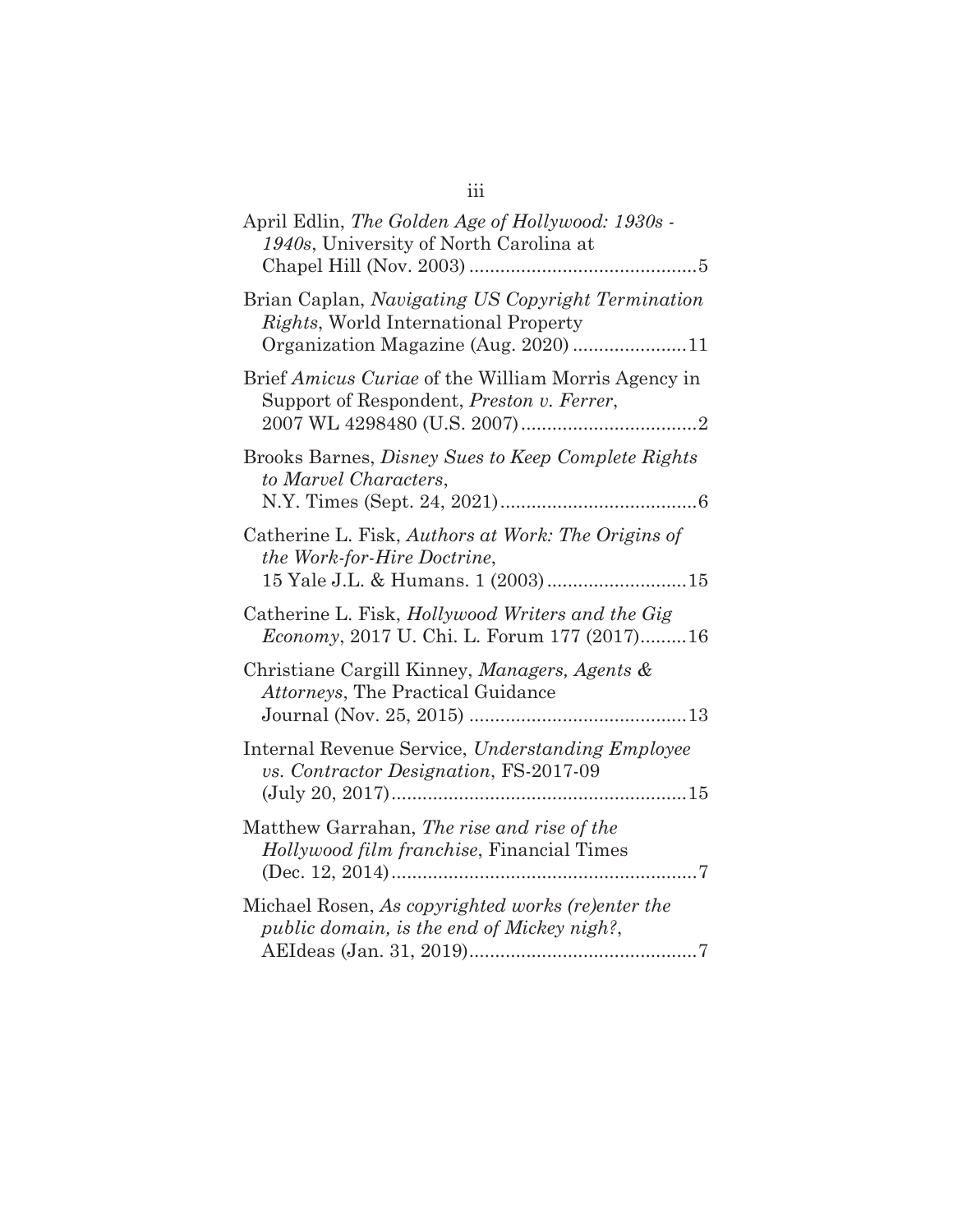| Robert Palmer, The 50s: A Decade of Music That<br>Changed the World,                                                                                                                                      |
|-----------------------------------------------------------------------------------------------------------------------------------------------------------------------------------------------------------|
| Sean Redmond, U.S. Copyright History 1923–1964,                                                                                                                                                           |
| Stenographic Report of the Proceedings of the<br>Librarian's Conf. on Copyright, 2d Sess. (Nov. 1-4,<br>1905), republished in 2 Legislative History of the<br>1909 Copyright Act 8 (E. Fulton Brylawski & |
| Stephen E. Siwek, Copyright Industries in the U.S.<br>Economy: The 2018 Report,<br>Intellectual Property Alliance (2018)13                                                                                |
| Steve Schlackman, How Mickey Mouse Keeps<br>Changing Copyright Law,                                                                                                                                       |
| The House Report on the Copyright Act of 1909                                                                                                                                                             |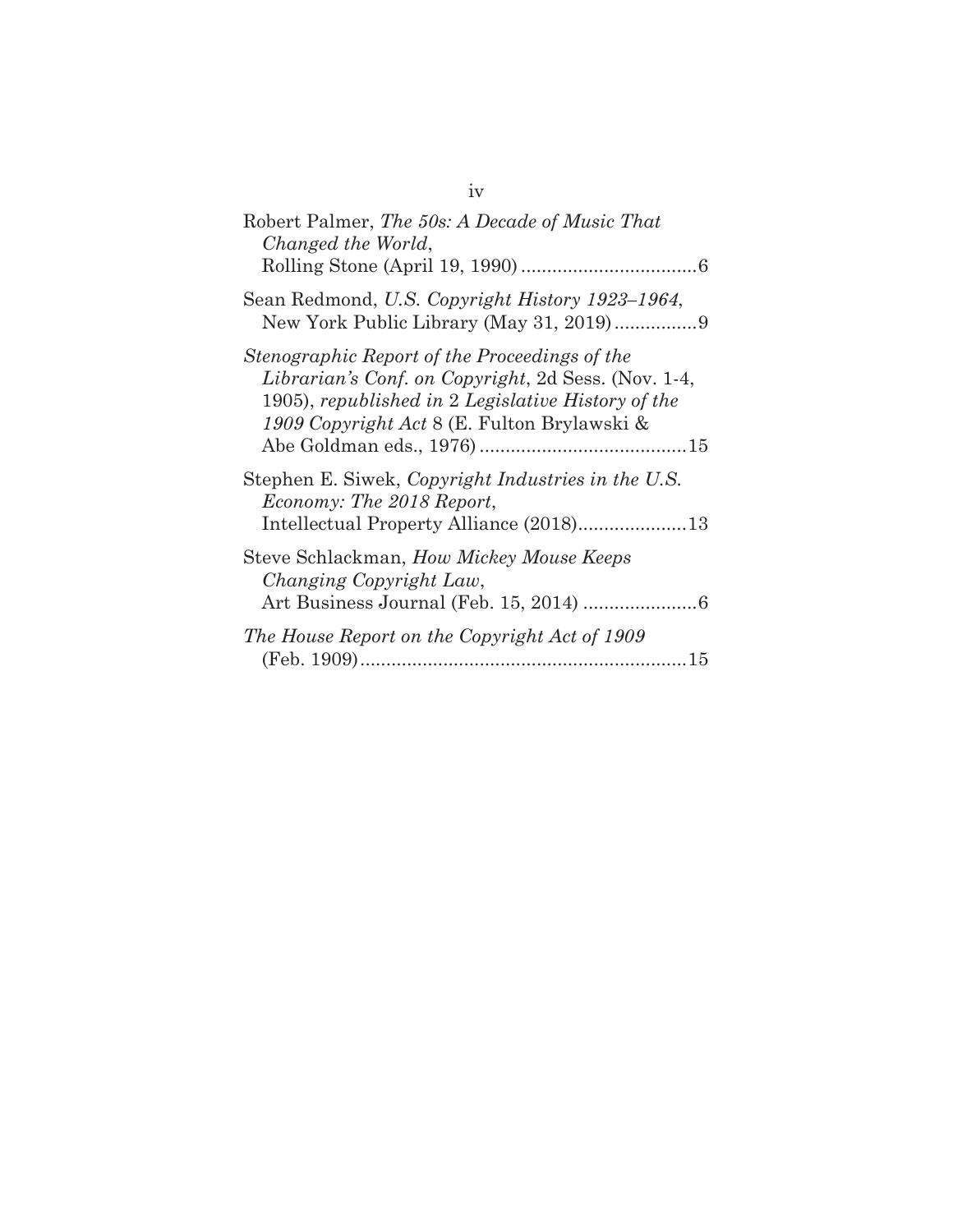#### **INTEREST OF** *AMICUS CURIAE* <sup>1</sup>

*Amicus* is the longest-running talent agency in America. Originally formed in 1898 in New York City, William Morris Agency has historically represented artists in silent films, vaudeville, radio, and television, including Charlie Chaplin, Marilyn Monroe, Frank Sinatra, Elvis Presley, and the Rolling Stones. In 2009, William Morris Agency merged with Endeavor Talent Agency in 2009 (to become William Morris Endeavor Entertainment LLC, or "WME"). In 2014, WME acquired IMG Worldwide, and it has several offices around the world.

Today, WME represents an array of creative professionals spanning music, film, and beyond, including Garth Brooks, Angela Lansbury, and Whoopi Goldberg, as well as up-and-coming artists. WME also represents the estates of deceased writers and artists, such as Tom Clancy, Andy Kaufman, and The Notorious B.I.G. In 2016, *Fortune* magazine named WME one of the "25 Most Important Private Companies" by *Fortune* magazine, and in 2019, the Billboard Live Music Awards designated it "Agency of the Year."

*Amicus* has an interest in the administration of copyright law. Copyright law impacts both *amicus*' client base and its core business: *Amicus* serves as an agent for hundreds of clients who have created works

<sup>1</sup> Pursuant to Supreme Court Rule 37.6, counsel for *amicus curiae* states that no counsel for a party authored this brief in whole or in part. No counsel or party made a monetary contribution intended to fund the preparation or submission of this brief, and no person other than *amicus* or its counsel made such a contribution. Counsel of record for all parties received timely notice of intent to file this brief and gave consent to its filing.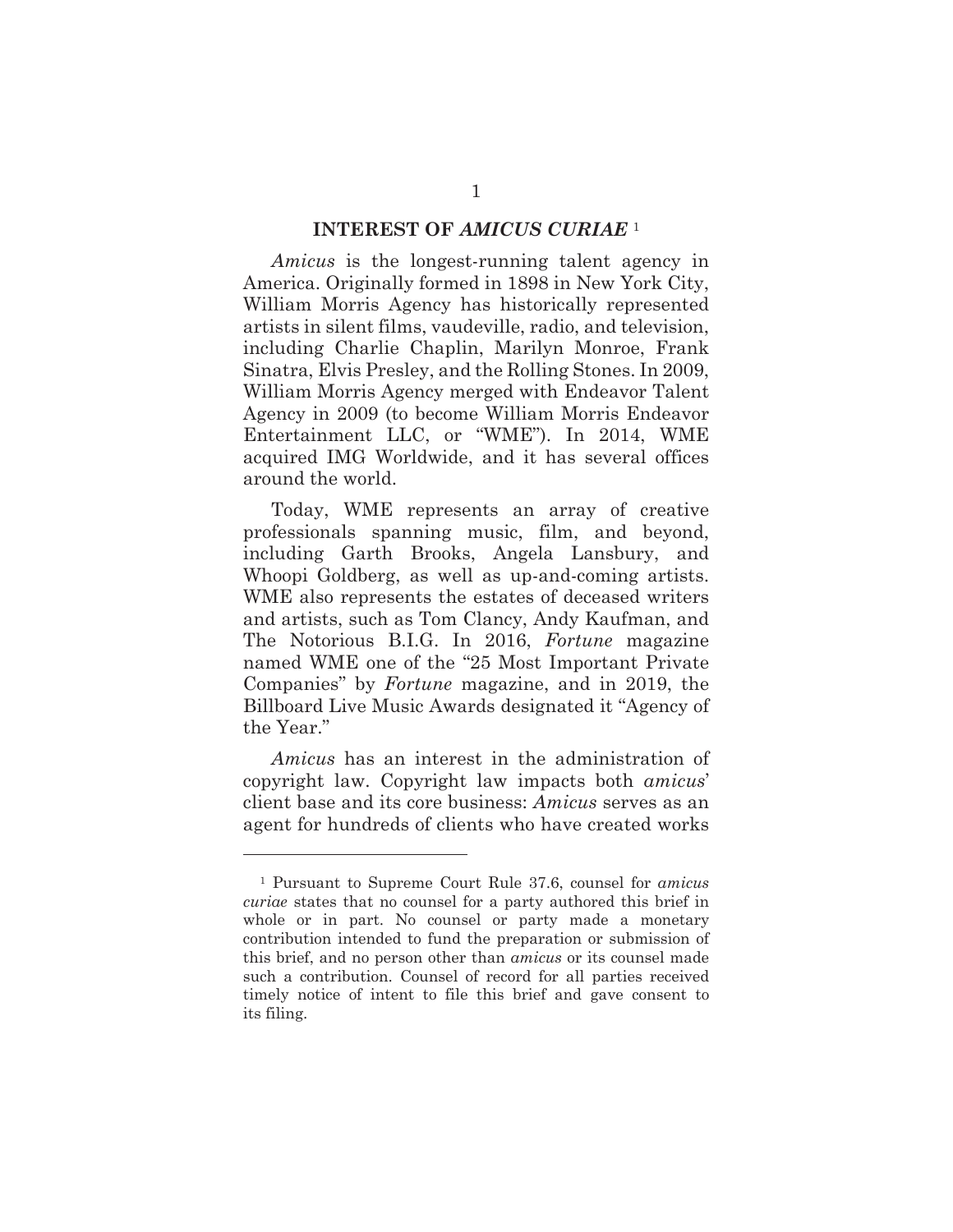of art and other copyrightable materials in a wide range of media and markets. *Amicus* often derives its revenues from a percentage of a creator's earnings, including copyright-related licenses and royalties.

*Amicus* has a particular interest in the operation of the Copyright Act of 1909. WME represents many artists, as well as estates and heirs of artists, who created works covered by that Act and who are squarely affected by the interpretation of its "work-forhire" provision. *Amicus* is also intimately familiar with the practical and economic realities that inform how artists, actors, and other creators estimate and negotiate either employment or independent contractor agreements.

William Morris has previously offered this Court its perspective on the "unique nature of the labor market for entertainment and media talent." *See* Brief *Amicus Curiae* of the William Morris Agency in Support of Respondent, *Preston v. Ferrer*, 2007 WL 4298480 at \*14 (U.S. 2007). In this case too, *amicus*  respectfully shares its experience and its viewpoint about the importance of the question presented.

### **SUMMARY OF ARGUMENT**

The Copyright Act of 1909 was the predominant regime for copyrightable materials for seven decades, including the "golden age" of Hollywood and the heyday of rock and roll. And although at first glance, it might seem to have little relevance to today's era of streaming movies and updated intellectual property frameworks, that impression is mistaken.

 Through a series of Congressional extensions, the protections of the 1909 Act are still very much with us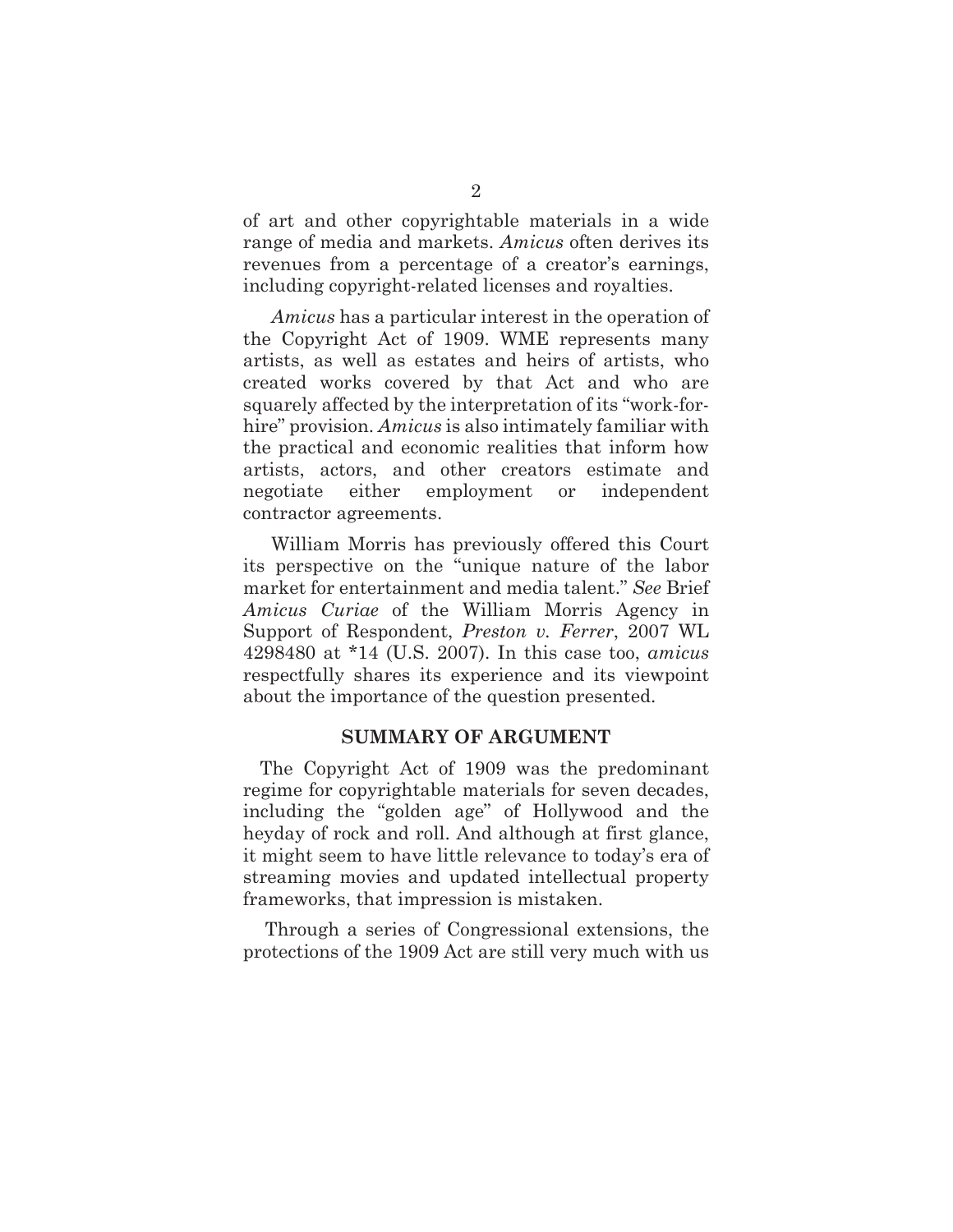today. A script written and copyrighted in 1975, for example, will remain protected by the 1909 Act until the year 2070. Thus, for many years to come, creators and courts will continue to face the question of whether a party who commissioned a work from an independent contractor qualifies as the creator's "employer" under the 1909 Act's work-for-hire provision. As a result, the split in the Courts of Appeals and the inconsistency between some of those courts' interpretations of the 1909 Act and this Court's definitive interpretation of the work-for-hire provision in the Copyright Act of 1976, *see Community for Creative Non-Violence v. Reid*, 490 U.S. 730, 740-49 (1989), will continue to complicate and confuse this area of law.

The interpretation of the 1909 Act's work-for-hire provision is also economically consequential – both for creators and for the talent agent industry. The 1909 Act offers creators a statutory right to terminate a current copyright (and reassert their own rights), "other than a copyright in a work made for hire." 17 U.S.C. § 304(c). In *amicus*' experience representing hundreds of clients across the literary, entertainment, and other artistic spheres, this termination right can materially affect commercial opportunities and negotiation dynamics. Simply put, these rights can accrue significant value for creators, their estates, and their agents.

Finally, *amicus* offers some practical perspective about why freelance creators and independent contractors should not categorically be deemed employees of a party that originally commissioned the work under the 1909 Act. *Amicus*' clients often sell or license their intellectual property or temporarily loan out their services, without joining a production studio or publisher as a full-time employee. It is common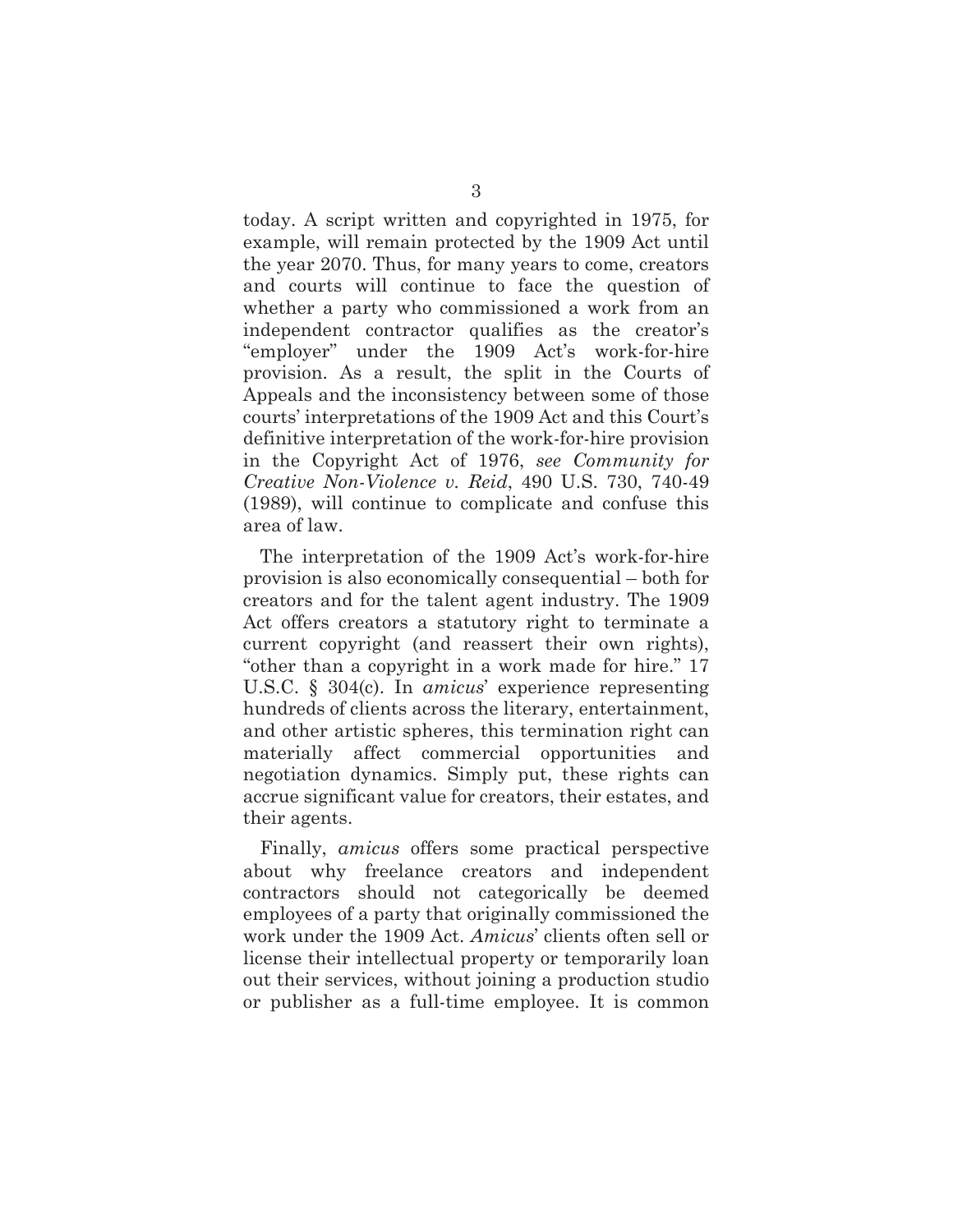industry practice for creators to collaborate with numerous parties over the course of any given year, without the traditional indicia of an employeremployee relationship. The legislative record of the 1909 Act acknowledges this reality.

*Amicus* respectfully urges this Court to grant certiorari in this case because of the significant ramifications that this case could have for creative professionals and their agents. Indeed, this Court has already recognized that the "contours of the work for hire doctrine" are of "profound significance for freelance creators—including artists, writers, photographers, designers, composers, and computer programmers—and for the publishing, advertising, music, and other industries which commission their works." *Reid*, 490 U.S. at 737.

#### **ARGUMENT**

## **I. THIS CASE RAISES AN IMPORTANT ISSUE FOR CREATIVE PROF-ESSIONALS AND THEIR AGENTS NATIONWIDE.**

As this Court acknowledged in *Reid*, the extent of ownership rights in a creative work "not only [determines] the initial ownership of its copyright, but also the copyright's duration, and the owners' renewal rights, termination rights, and right to import certain goods bearing the copyright." *Id.* at 737 (citations omitted)." *Reid* addressed the Copyright Act of 1976, but the contours of the work-for-hire doctrine under the 1909 Act are just as significant, due to its enduring application.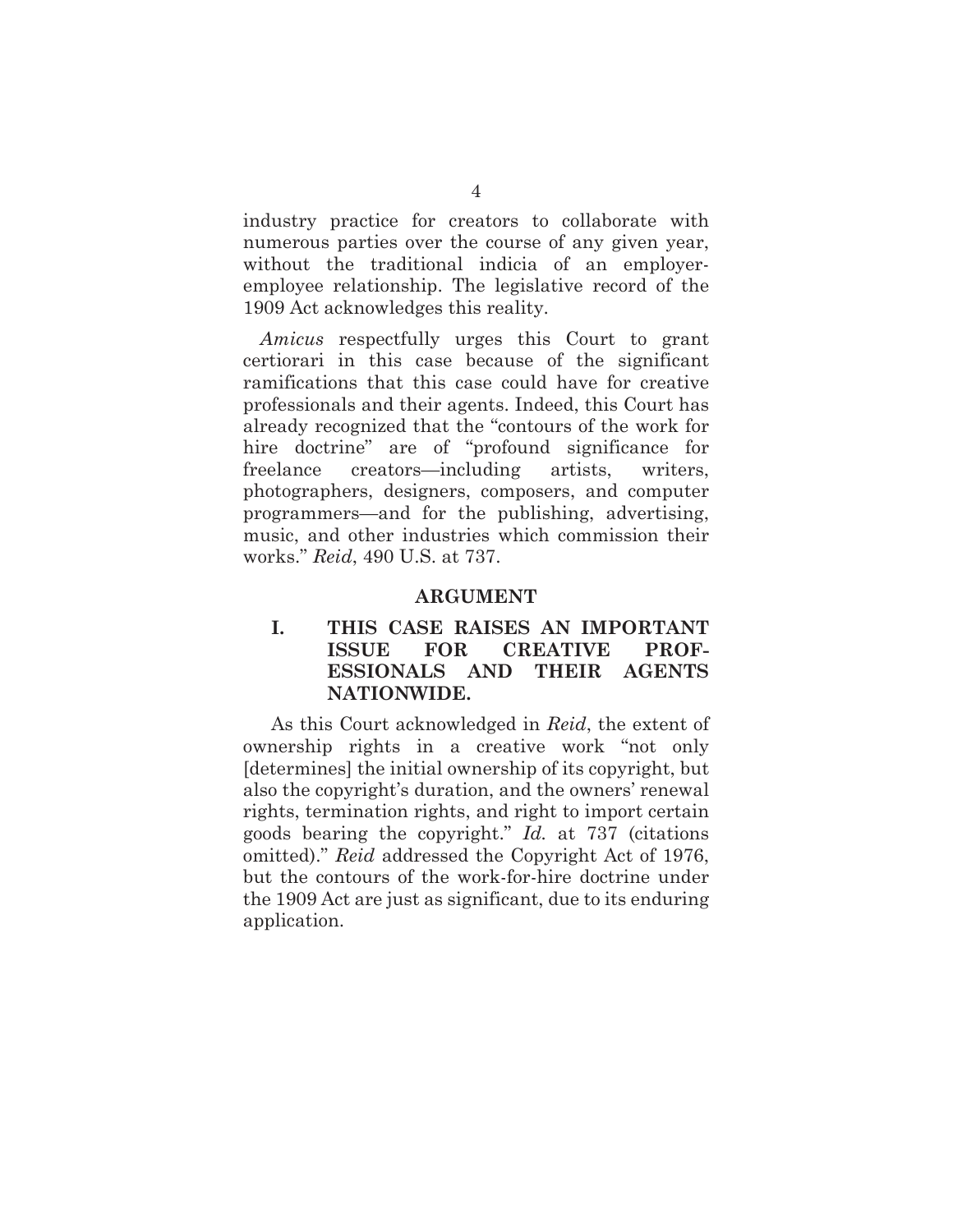## **A. The 1909 Act Will Apply to Creative Works Well Into the Second Half of This Century.**

Under the Copyright Act of 1909, as amended, a creative work published in 1975 will be subject to the 1909 Act's protection until the year 2070. As originally enacted, the Copyright Act of 1909 provided 28 years of protection to applicable works, with the possibility of renewal for 28 more years. 1909 Act § 23, 35 Stat. at 1080. But Congress extended these protections in 1976 and 1998, expanding the renewal term to 67 years in many circumstances. *See generally* 1976 Act, 90 Stat. at 2573; Sonny Bono Copyright Term Extension Act, Pub. L. No. 105-298, 112 Stat. 2827 (1998); 17 U.S.C.  $§ 304(a).$ 

Moreover, throughout the entertainment industry, copyrighted materials from the pre-1976 era remain in high demand. The period between 1909 and 1976 was a particularly prolific and culturally significant period for American film, music, and literature, including the "Golden Age of Hollywood," and the original heyday of rock and roll. *See, e.g.*, April Edlin, *The Golden Age of Hollywood: 1930s - 1940s*, University of North Carolina at Chapel Hill (Nov. 2003), https://ils.unc.edu/dpr/path/goldenhollywood/; Robert Palmer, *The 50s: A Decade of Music That Changed the World*, Rolling Stone (April 19, 1990), https://www.rollingstone.com/feature/the-50s-adecade-of-music-that-changed-the-world-229924/; Pet. 30-31 (summarizing prominent written works from the pre-1976 period).

Many works created in this period have intrinsic market value. Disney's iconic Mickey Mouse character, for example, created by Walt Disney in 1928, is still subject to the Copyright Act of 1909, and Disney continues to bring claims under the Act and its 1998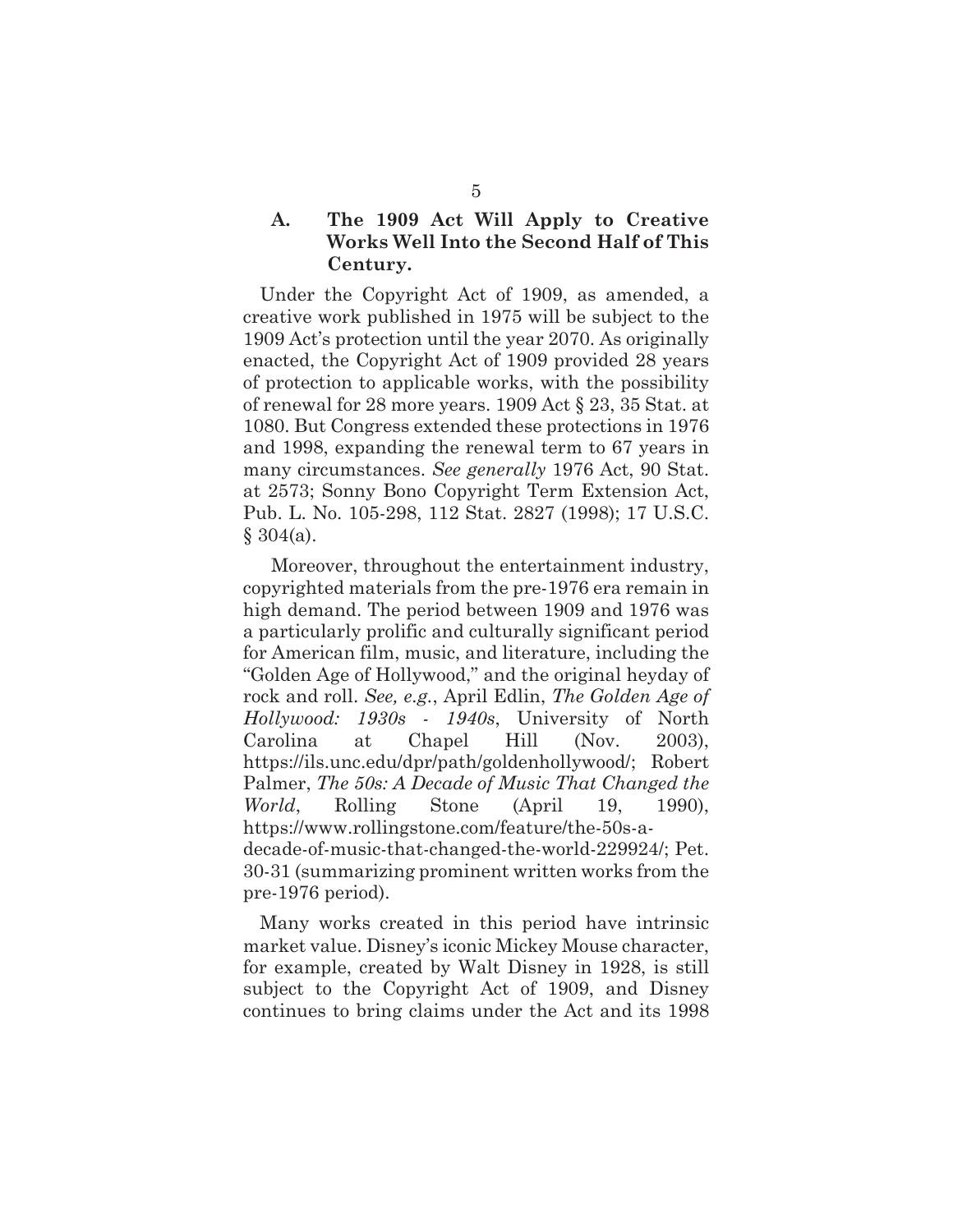amendments. *See e.g.*, Brooks Barnes, *Disney Sues to Keep Complete Rights to Marvel Characters*, N.Y. Times (Sept. 24, 2021), https://nyti.ms/3C2i4zu. *Compare* Steve Schlackman, *How Mickey Mouse Keeps Changing Copyright Law*, Art Business Journal (Feb. 15, 2014), *with* Michael Rosen, *As copyrighted works (re)enter the public domain, is the end of Mickey nigh?*, AEIdeas (Jan. 31, 2019).

Many older creative works also have the potential for sequels and "reboots." *See* Matthew Garrahan, *The rise and rise of the Hollywood film franchise*, Financial Times (Dec. 12, 2014), https://www.ft.com/ content/192f583e-7fa7-11e4-adff-00144feabdc0 ("Hollywood studios love franchise films because they have built-in awareness with audiences."); Amanda Ann Klein and R. Barton Palmer, *From "Battlestar" to "Star Wars": Why There Are So Many Reboots, Remakes, Spinoffs, and Sequels*, The Atlantic (March 20, 2016), https://www.theatlantic.com/ entertainment/archive/2016/03/cycles-sequelsspinoffs-remakes-and-reboots/474411/.

Unsurprisingly, given the ongoing economic value of such creative works, creators and owners of copyright assert their rights under the 1909 Act at a growing pace. An analysis of copyright registrations and renewals demonstrates a steady increase in such activity since World War II: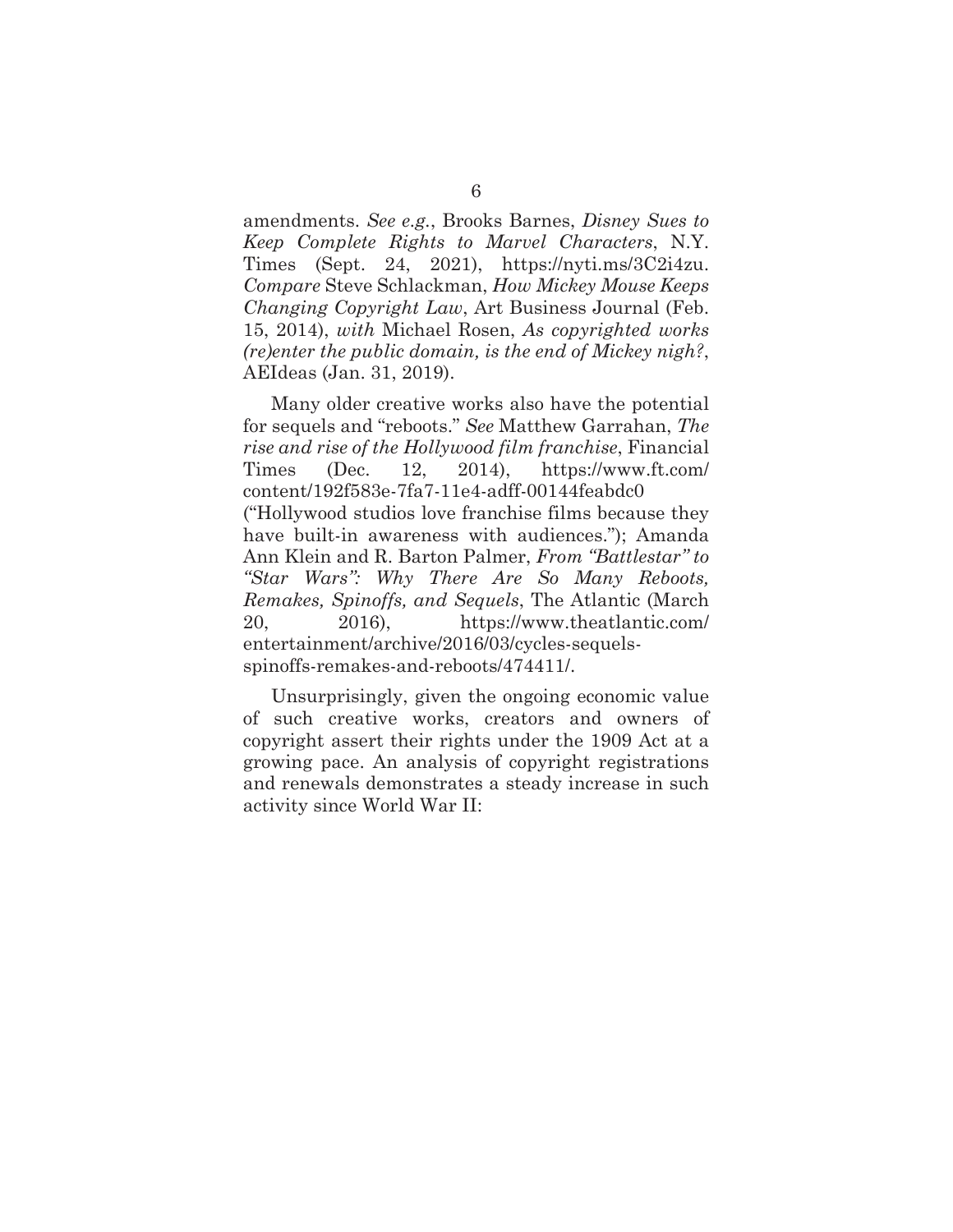

Sean Redmond, *U.S. Copyright History 1923–1964*, New York Public Library (May 31, 2019), https://www.nypl.org/blog/2019/05/31/us-copyrighthistory-1923-1964#toc\_9.

7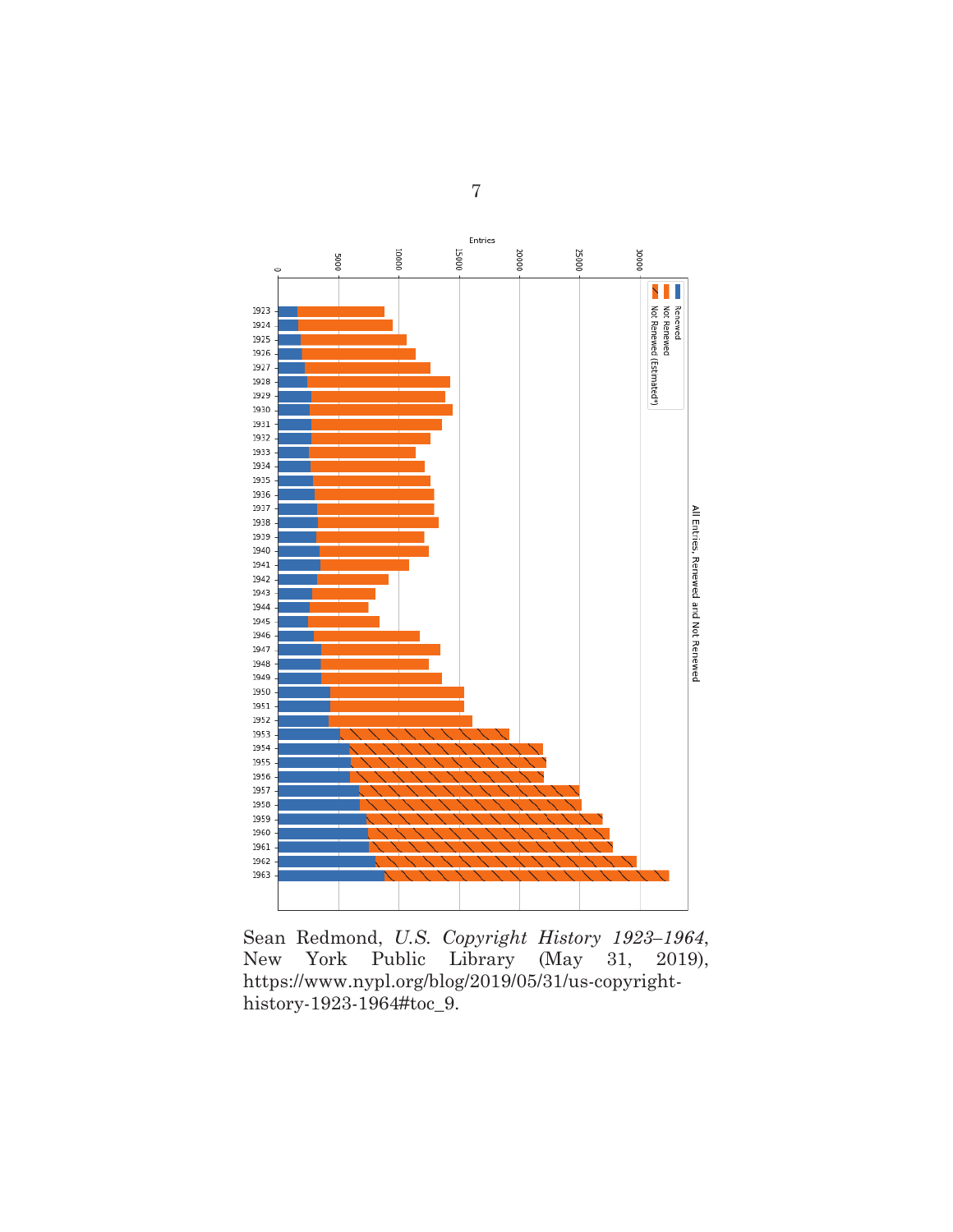This body of creative works will surely continue to be subject to litigation and attempted termination of their respective copyrights. Certainty and uniformity in the law are thus essential. *Cf. Reid*, 490 U.S. at 740 ("Establishment of a federal rule of agency, rather than reliance on state agency law, is particularly appropriate here given the Act's express objective of creating national, uniform copyright law by broadly pre-empting state statutory and common-law copyright regulation.").

Petitioner has identified a notable circuit split: The First, Second, and Ninth Circuits have adopted a test whereby a creative work is a work for hire if it was produced by independent contractors at the "instance and expense" of a commissioning party. *See* Pet. 23 (collecting cases). By contrast, the Eleventh Circuit has held that its prior precedent establishing an instance-and-expense test did not survive this Court's ruling in *Reid*. *See M.G.B. Homes, Inc. v. Ameron Homes, Inc.*, 903 F.2d 1486 (11th Cir. 1990).

That lack of uniformity has significant practical consequences. If the circuit split is allowed to stand, for example, *amicus* will have to advise clients in Second Circuit to structure certain negotiations and copyright deals in light of the "instance and expense" test. But for clients in the Eleventh Circuit, *amicus*  would disregard the "instance and expense" test and advise creative professionals of their more expansive copyright protections. And of course it is not always possible to predict where litigation will be initiated, creating significant uncertainty about the governing legal framework for many negotiations. For a national industry managing scores of artists and artforms, this patchwork is problematic.

There will also be inconsistencies in the treatment of related works if this Court does not address the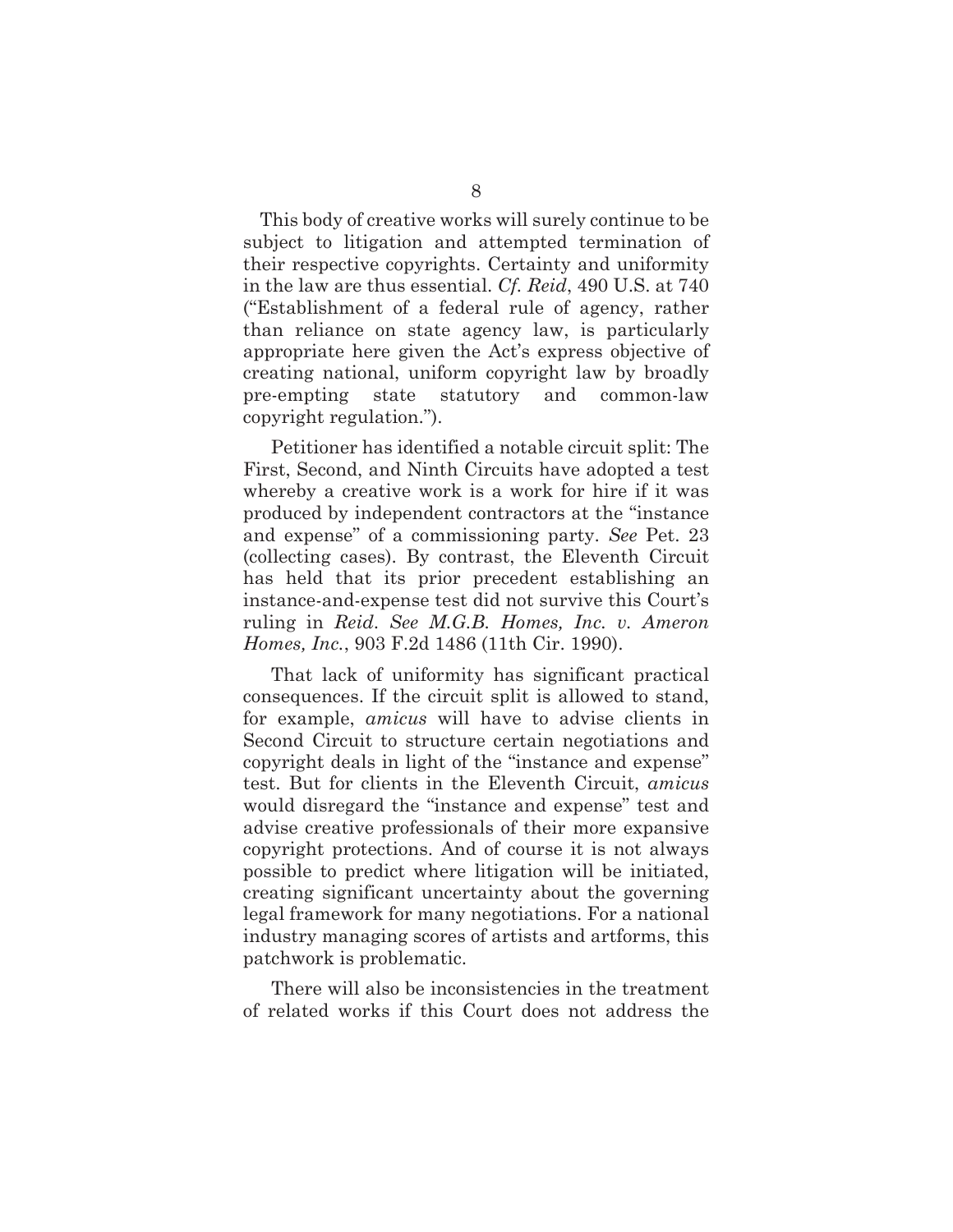mismatch between some lower courts' interpretation of the 1909 Act and this Court's definitive construction of the 1976 Act in *Reid*. The original *Star Wars* movie (*Episode IV – A New Hope*, 1977), covered by the 1909 Act, would be subject to one interpretation of the workfor-hire doctrine until at least 2070. But subsequent *Star Wars* sequels, covered by the 1976 Act, would be subject to an entirely different interpretation. In the years to come, this mismatch could lead to commercial and administrative complications for talent agencies such as *amicus*.

## **B. The Work-For-Hire Doctrine Is Economically Consequential for Creators and the Agencies that Represent Them.**

Whether a party that commissions a work from an independent contractor is classified as the creator's "employer" (under the 1909 Act's work-for-hire provision) has significant effects on creators' legal rights and economic opportunities. The classification determines whether creators can exercise their termination rights, which are "designed to enable creators to renegotiate the terms of the publishing deals they concluded before the true value of their work was known." Brian Caplan, *Navigating US Copyright Termination Rights*, World International Property Organization Magazine (Aug. 2020), https://www.wipo.int/wipo\_magazine/en/2012/04/ article\_0005.html.

In *amicus*' experience representing a wide range of creators over multiple decades, these termination rights are very important to the economics and structure of contracts and licensing agreements. Namely, these rights empower freelance artists to renegotiate the price of licensing a given piece of content in light of market demand, competing bids,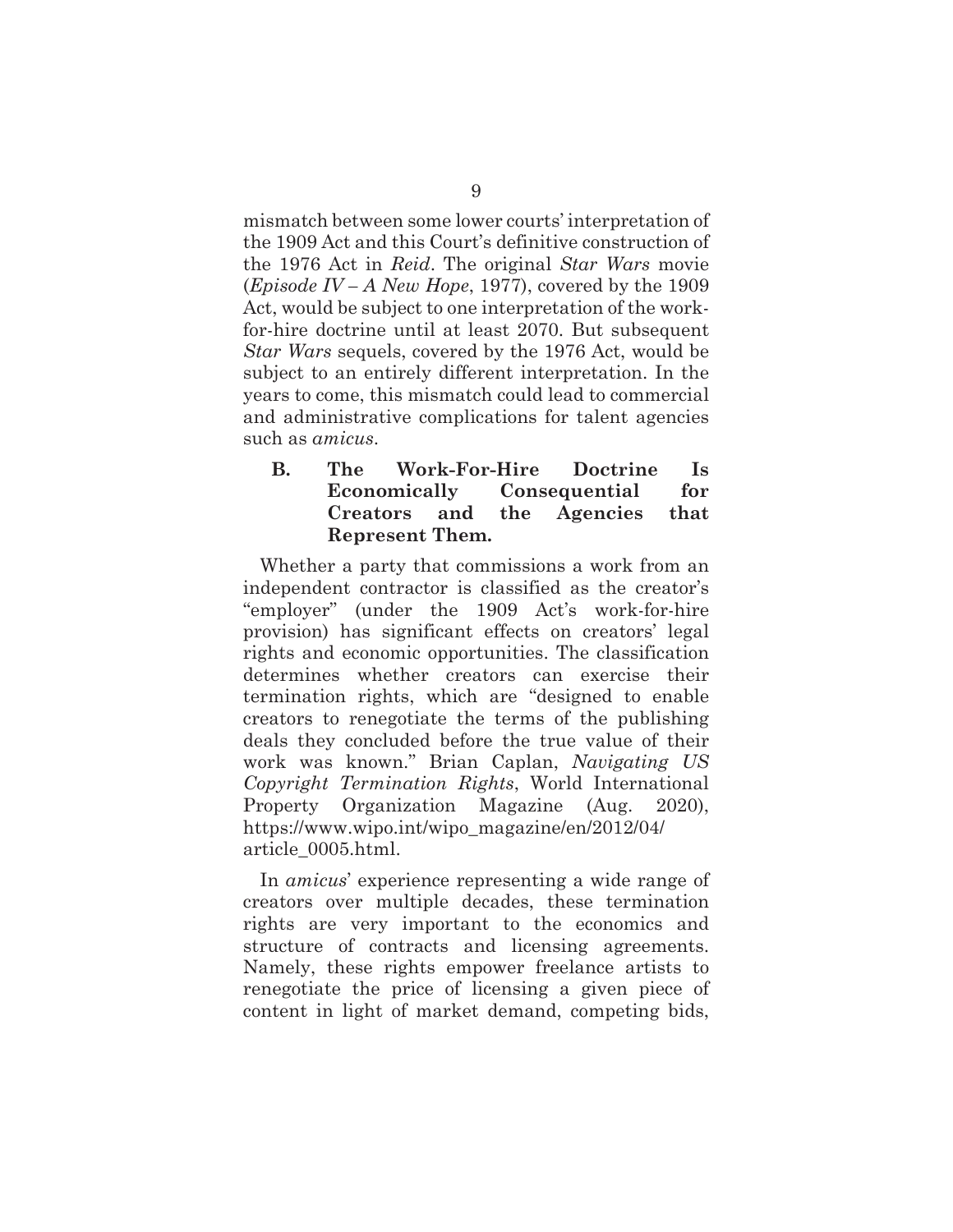and other information that might have been unforeseeable at the time of the original creation of the work.

*Amicus* also has a growing practice representing the estates and heirs of creators and has seen firsthand how the application of the Copyright Act of 1909 materially shapes business decisions and profitability long after a work of art was originally produced. When the underlying creator is no longer alive, talent agencies like *amicus* must focus on licensing and expanding the value of legacy intellectual property.

This can be particularly consequential for artists who are little-known for most of their career, but become famous near the end of or after their life. One example is the American author Betty Smith, who wrote *A Tree Grows in Brooklyn*, published in 1943. Ms. Smith was not famous or particularly well-known when she authored the book, which was originally rejected by several publishers. But over time, the book became critically acclaimed and was the basis for film, musical, television, radio, and comic book adaptations. Years after her death, WME worked with Ms. Smith's estate to exercise her termination rights and secure a fair and sizeable renewal contract.

Additionally, these rights and renegotiations squarely impact the revenue of talent agencies, which serve as a legal fiduciary to creators and derive significant revenue from copyright licenses (as a percentage of a creator's earnings). *See, e.g.*, Talent Agencies Act, Cal. Lab. Code § 1700 et seq.; *Engalla v. Permanente Medical Group, Inc.*, 15 Cal. 4th 951, 977 (1997) ("an agency relationship is a fiduciary one, obliging the agent to act in the interest of the principal."). *See generally* Christiane Cargill Kinney, *Managers, Agents & Attorneys*, The Practical Guidance Journal (Nov. 25, 2015),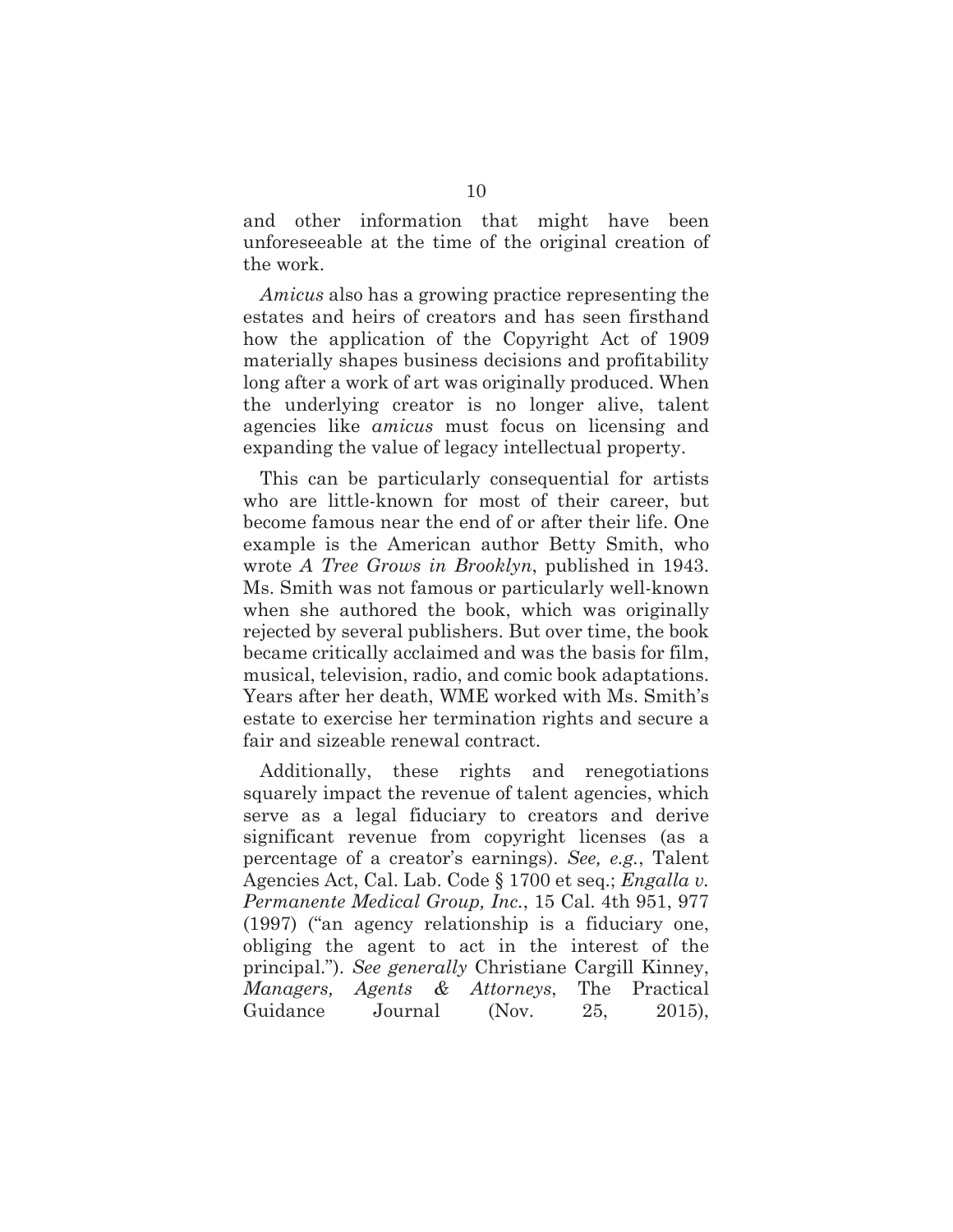https://www.lexisnexis.com/lexis-practical-guidance/ the-journal/b/pa/posts/managers-agents-ampattorneys (summarizing various roles in the entertainment industry).

All told, the "value added by the core copyright industries [e.g., books, newspapers, movies, recorded music, television, and software] to U.S. GDP reached more than \$1.3 trillion dollars [], accounting for 6.85% of the U.S. economy" in 2017. Stephen E. Siwek, *Copyright Industries in the U.S. Economy: The 2018 Report*, Intellectual Property Alliance at 3 (2018), https://iipa.org/files/uploads/2018/12/2018CpyrtRptFu ll.pdf. These industries "employed nearly 5.7 million workers in 2017, accounting for 3.85% of the entire U.S. workforce, and 4.54% of total private employment in the United States." *Id.* The economic significance of the 1909 Act should not be underestimated.

**II. FREELANCE CREATORS ARE NOT TRADITIONAL EMPLOYEES AND CONGRESS DID NOT INTEND TO INCLUDE THEM IN THE WORK-FOR-HIRE DOCTRINE.** 

In *amicus*' experience representing musicians, writers, actors, and other creative professionals, they often have work contracts that make them very different from employees in the traditional legal sense.

Within the film and television industries, for example, writers and studios typically choose among several different types of flexible contractual relationships:

• Acquisition: Rather than hiring a writer as a full-time employee, sometimes a studio will simply acquire his or her written material and its copyright, and may then hire another writer to further refine the written work.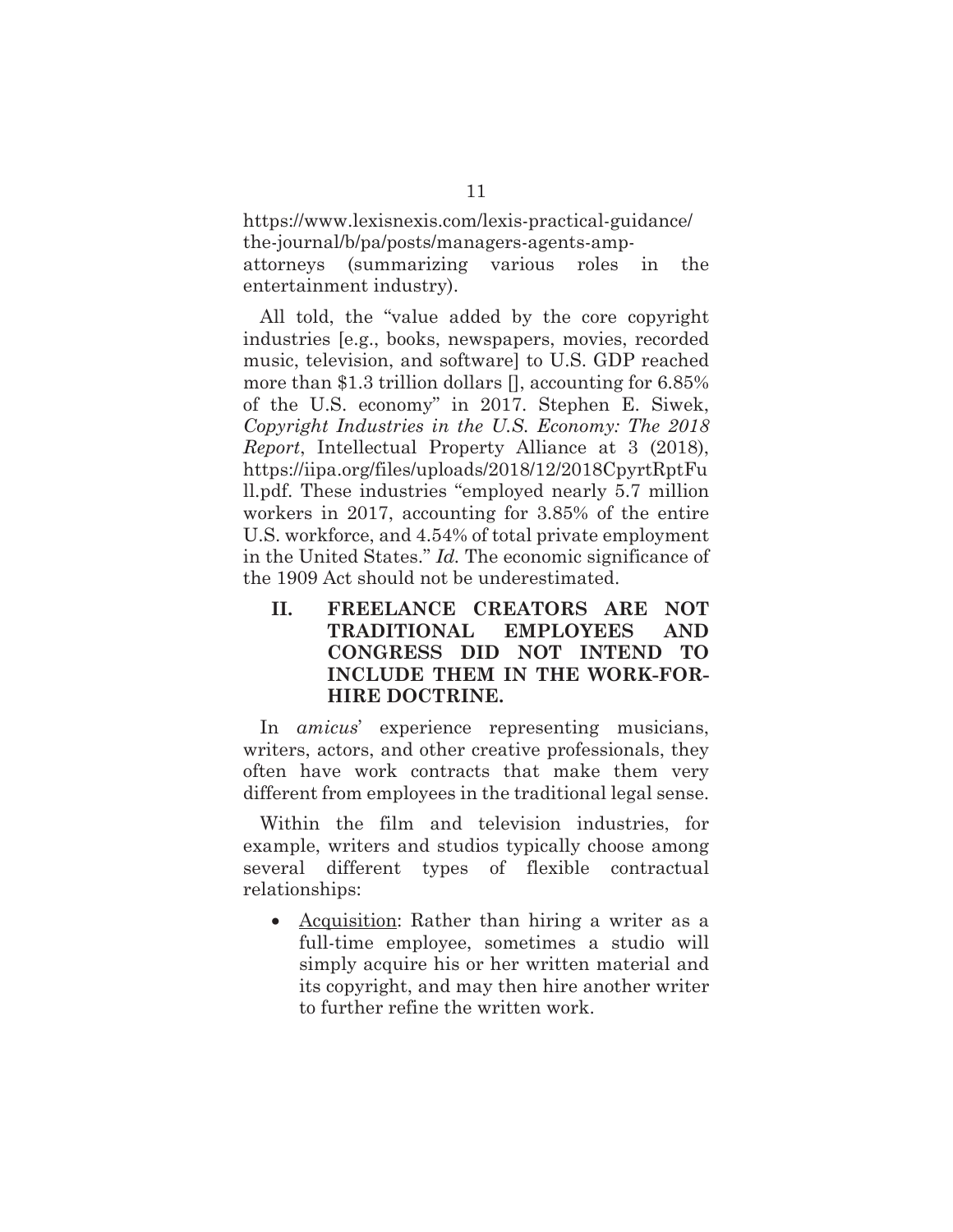- Option: Sometimes a studio will acquire an option to obtain the right to adapt the writer's work, but the writer provides limited (if any) services for the studio and retains the primary copyright.
- Loan-out: Often, writers form special corporate entities known as "loan-out" companies. The writer's loan-out company employs the writer (and other staff) and, in turn, "loans" the writer's services to a studio for a particular project for a fee.<sup>2</sup>
- Freelance: Individual writers sometimes take on short assignments and are paid on a perproject basis.
- Employment: Occasionally, a studio will enter into a formal employment relationship with an individual writer as part of a longer-term fulltime position, separate from a loan-out or freelance arrangement.

Several of these contractual structures do not bear the hallmarks of a traditional employment relationships, as they lack behavioral control, financial control, benefits, and/or permanency. *See, e.g.*, Internal Revenue Service, *Understanding Employee vs. Contractor Designation*, FS-2017-09 (July 20, 2017), https://www.irs.gov/newsroom/ understanding-employee-vs-contractor-designation. Moreover, in practice, *amicus*' clients often work with many different studios, publishers, and labels every

<sup>2</sup> *See generally* American Institute of Certified Public Accountants, et al., *Guide to planning for performing and creative artists; PFP library* at 19-29 (1997) (summarizing loan-out corporations), https://egrove.olemiss.edu/cgi/viewcontent.cgi? article=1055&context=aicpa\_guides.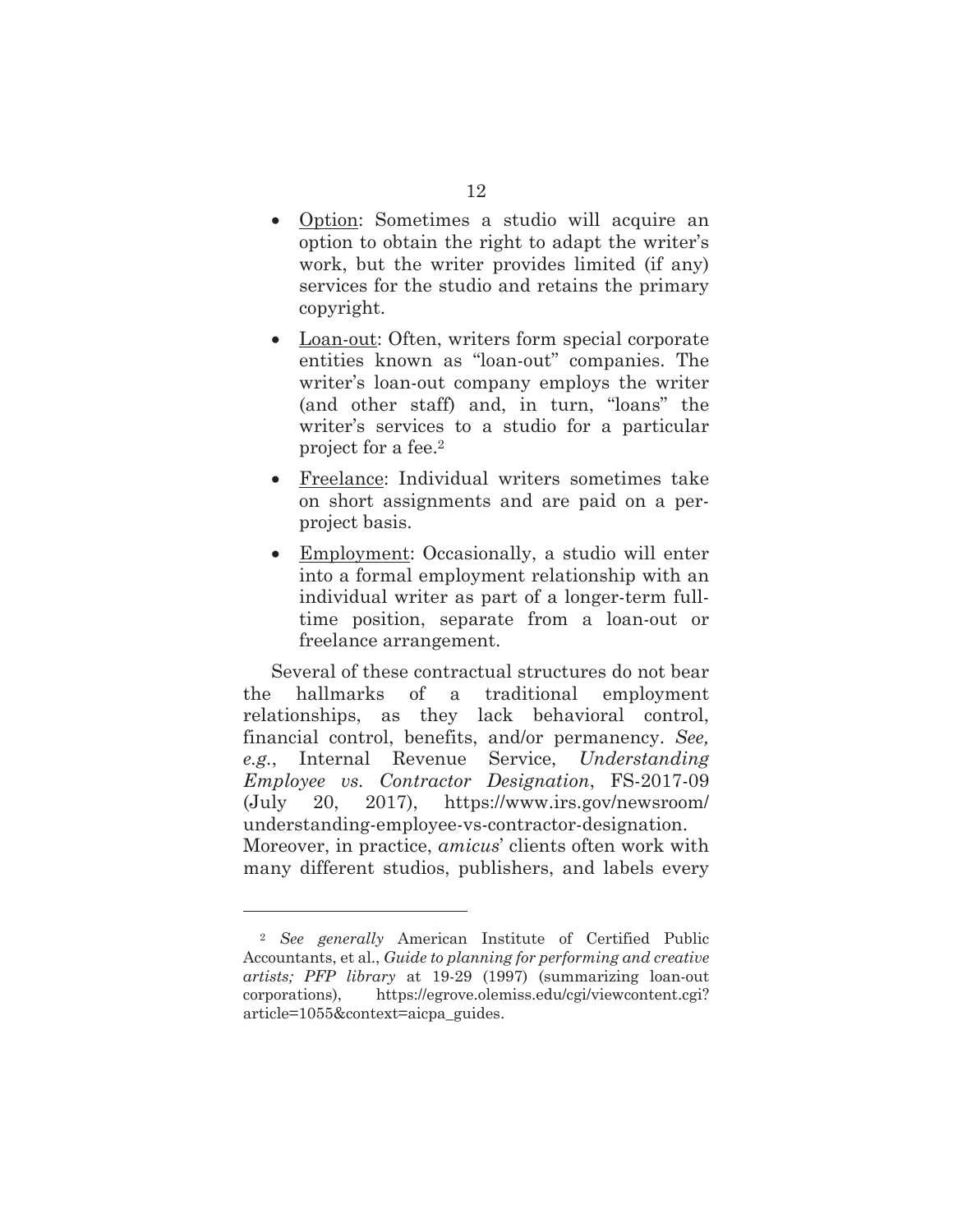year, sometimes on short-term fixed-fee projects. They also often pitch the same piece of creative work to multiple outlets without having a definite buyer ("on spec"), and cover their own costs and salaries along the way.

In passing the 1909 Act, these important differences between freelance creators and employees were well understood, and Congress did not intend to treat them identically. "[T]he "right belonging to that artist who is employed for the purpose of making a work of art so many hours a day . . . should be very different from the right that is held by the independent artist." Catherine L. Fisk, *Authors at Work: The Origins of the Work-for-Hire Doctrine*, 15 Yale J.L. & Humans. 1, 65 (2003) (quoting *Stenographic Report of the Proceedings of the Librarian's Conf. on Copyright*, 2d Sess. (Nov. 1-4, 1905), *republished in* 2 *Legislative History of the 1909 Copyright Act* at 188 (E. Fulton Brylawski & Abe Goldman eds., 1976)). *See also* Borge Varmer, 86th Cong., *Copyright Law Revision Study No. 13: Works Made for Hire and on Commission* at 130 (Comm. Print 1960) (1958) (a study contemporaneous with the 1909 Act highlighted "that section 26 refers only to works made by salaried employees in the regular course of their employment"); *The House Report on the Copyright Act of 1909* at 1 (Feb. 1909) ("[Copyright law as it existed before 1909] should be revised so that protection to the honest literary worker, artist, or designer shall be simple and certain.") (adopted by the Senate as S. Rep. No. 1108, 60th Cong., 2d Sess. (1909)), https://ipmall.law.unh.edu/sites/default/files/ hosted\_resources/lipa/copyrights/The%20House%20R eport%201%20on%20the%20Copyright%20Act%20of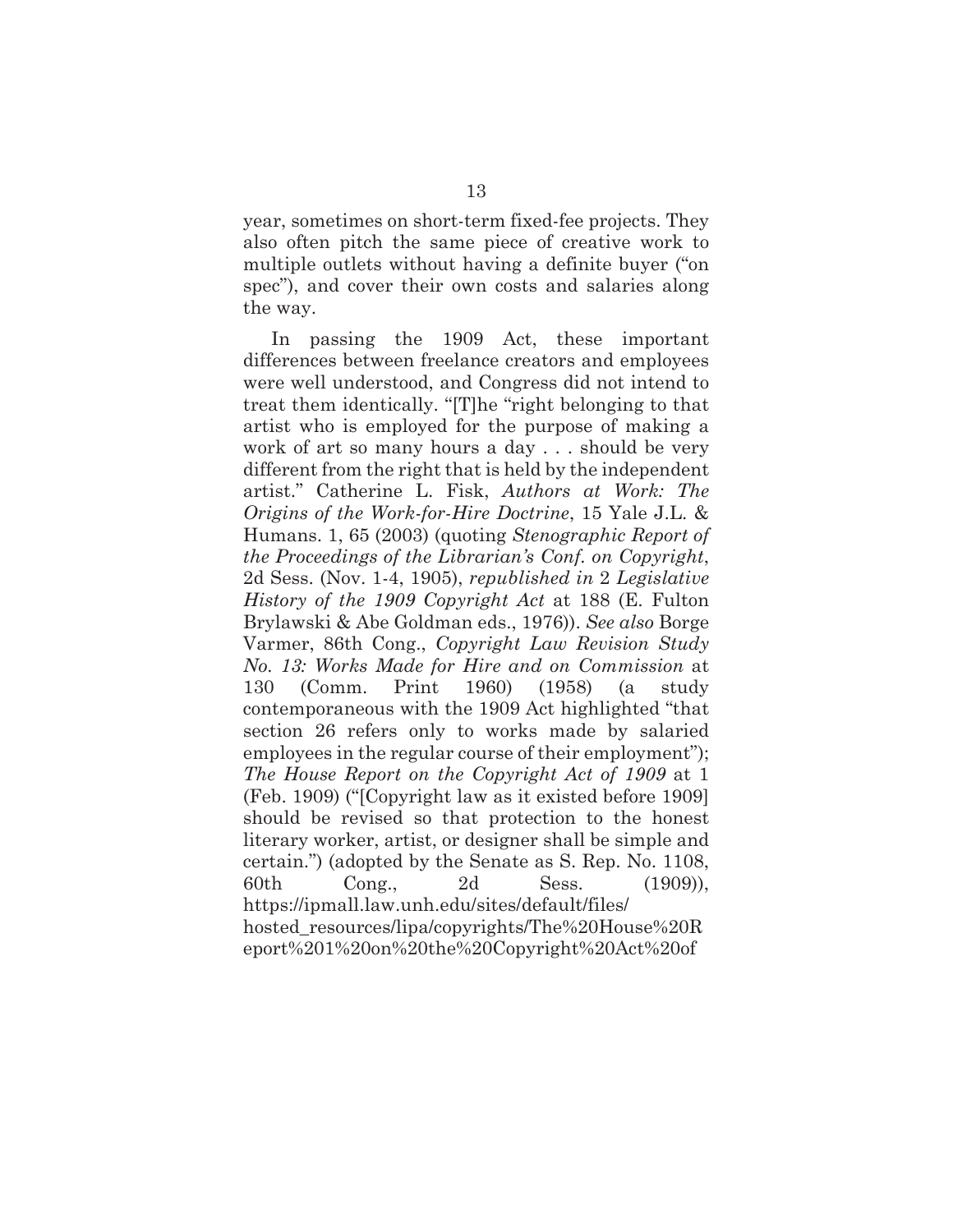%201909.pdf.3 This history aligns with the wisdom of *Reid* and the plain text similarities between the 1976 and 1909 Acts.

In *Reid*, this Court recognized that when Congress enacted the Copyright Act of 1976, it acknowledged and addressed these differences. *See, e.g.*, *Reid*, 490 U.S. at 743 ("Despite the lengthy history of negotiation and compromise which ultimately produced the [1976] Act, two things remained constant. First, interested parties and Congress at all times viewed works by employees and commissioned works by independent contractors as separate entities. Second, in using the term 'employee,' the parties and Congress meant to refer to a hired party in a conventional employment relationship. These factors militate in favor of the reading we have found appropriate."). It is time for this Court to squarely determine whether Congress did the same in the essentially identical 1909 Act.

<sup>3</sup> *See also* Catherine L. Fisk, *Hollywood Writers and the Gig Economy*, 2017 U. Chi. L. Forum 177, 184-85 (2017) ("[Historically,] studios also adopted contradictory positions with respect to writers' legal status as labor. While resisting giving writers creative control and insisting writers were employees for purposes of the copyright work-for-hire doctrine, studios opposed writers' efforts to bargain collectively by arguing to the National Labor Relations Board (NLRB) that the writers were not employees eligible to unionize.").